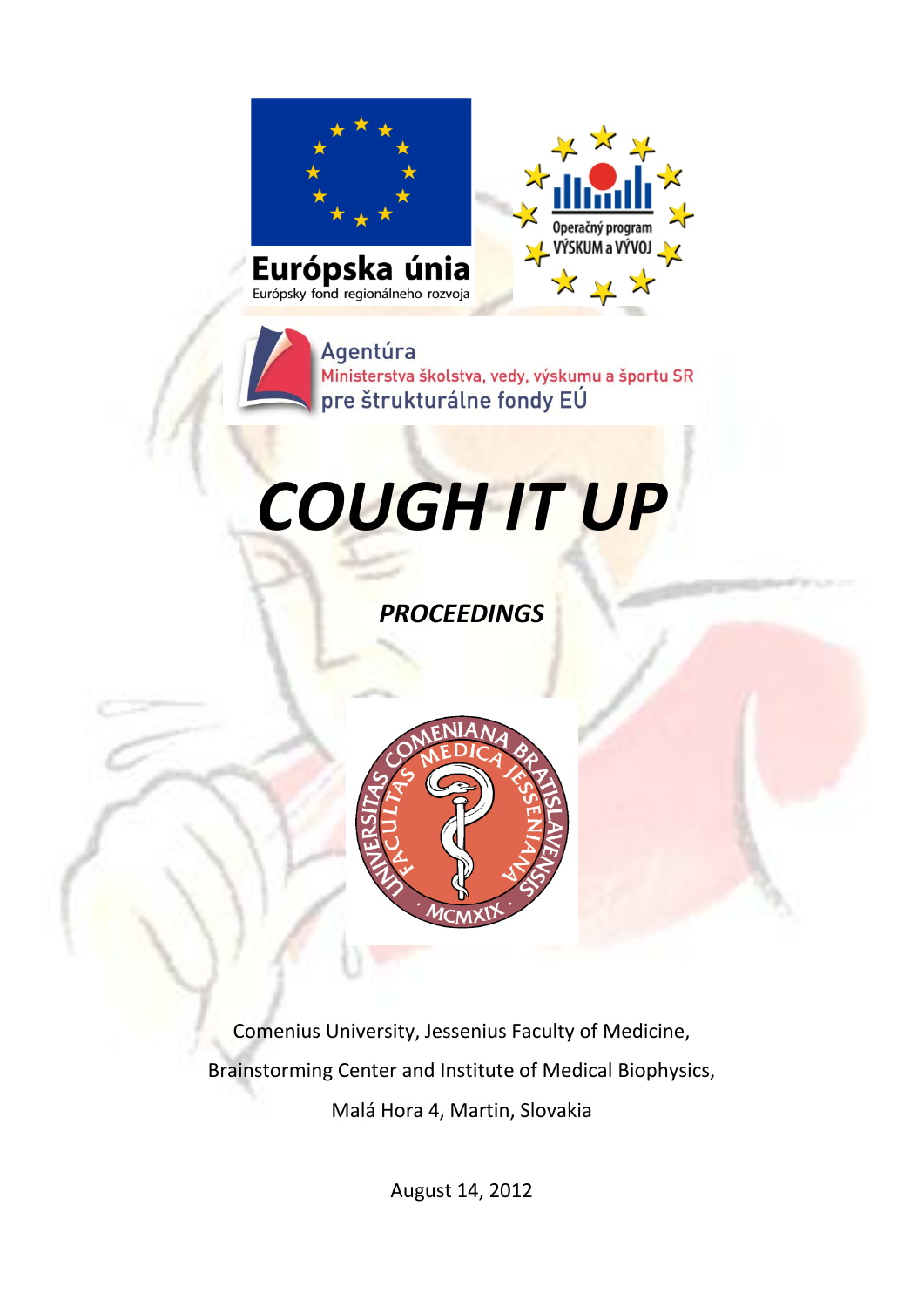## **Organizers:**

I Poliaček (Institute of Medical Biophysics, JFM CU) J Plevková (Institute of Pathophysiology, JFM CU) M Šimera (Institute of Medical Biophysics, JFM CU) M Veterník (Institute of Medical Biophysics, JFM CU) I Najšlová (Institute of Medical Biophysics, JFM CU) P Macháč (Institute of Medical Biophysics, JFM CU) N Višňovcová (Institute of Medical Biophysics, JFM CU) I Lamošová (Institute of Medical Biophysics, JFM CU) M Antošová (Department of Europen and National Projects, JFM CU) J Pedanová (Department of Europen and National Projects, JFM CU) M Ilovská (Institute of Pathophysiology, JFM CU)

#### **Support:**

VEGA 1/0126/12

Ecomed [\(www.ecomed.sk](http://www.azet.sk/katalog/r/du/14978/www.ecomed.sk%21qmark%21utm_source%3Dazet.sk%21amp%21utm_medium%3Dkampan11/) - [ecomed@isternet.sk\)](mailto:ecomed@isternet.sk) Center of Experimental and Clinical Respirology II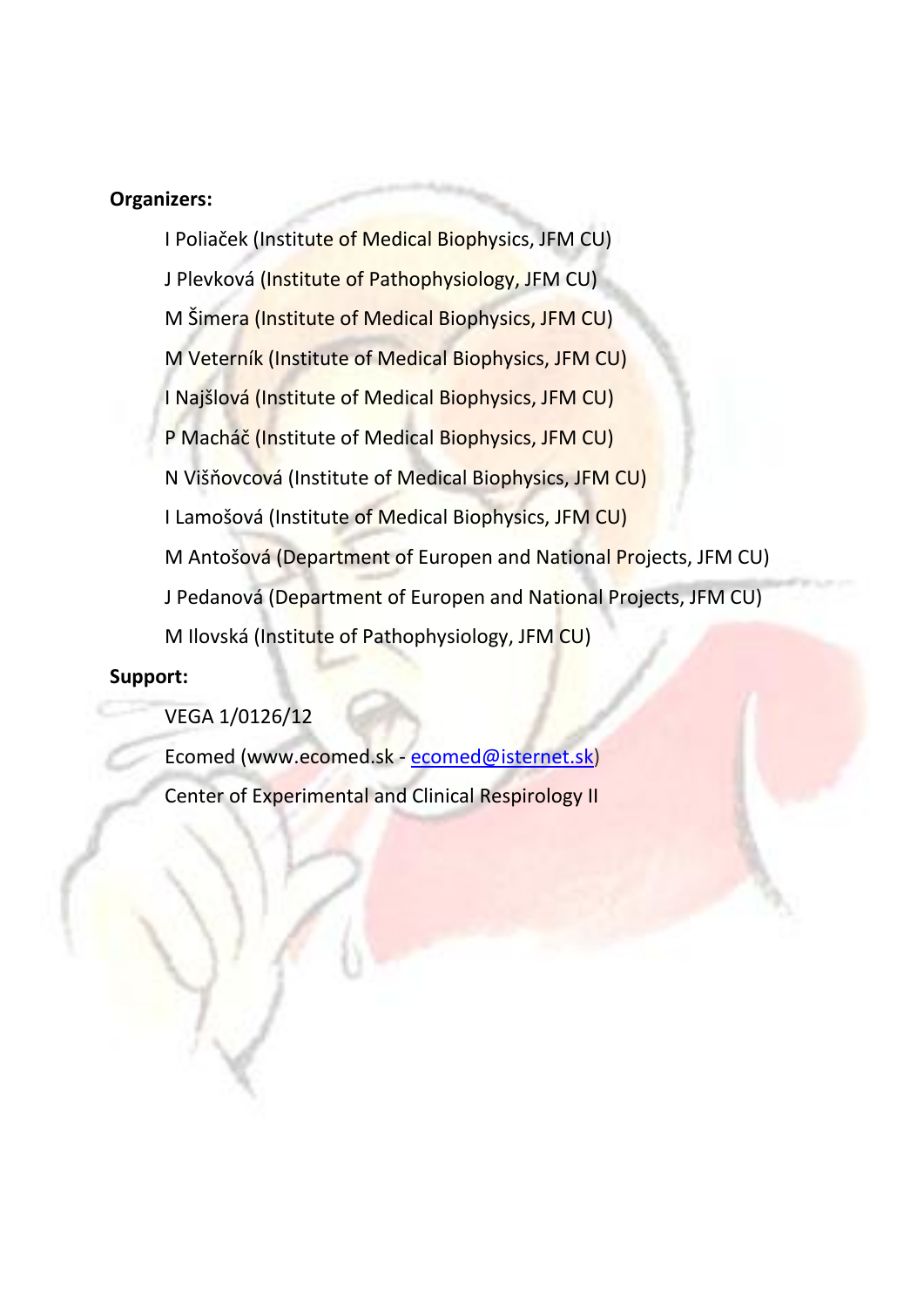## **Program and content**

## **Session 1 Chairs – K Morris, J Hanáček**

**D Bolser** - Regulation of airway protection

**H Subramanian** - Upper airway correlates of PAG induced sound modulation

**J Smith** - Capsaicin cough responses: beyond the C5

**S Gavliaková -** The role of nasal TRPM8 and TRPV3 receptors in modulation of cough

**M Simera** - The role of raphe nuclei in control of cough and sneeze in anaesthetized cats and rabbits

## **Session 2 Chairs – D Bolser, M Tatár**

**Z Tomori** - Some applications of aspiration, expiration and cough reflexes and their voluntary equivalents

**J Martinek** - Cough sound analysis

**M Veternik** - Introduction to computer modeling of breathing (What I have learned at USF)

**T Pitts** - Repetitive coughing in vivo and computational models

**K Morris** - Recent advances in simulations of brainstem respiratory networks modeled from multineuron recordings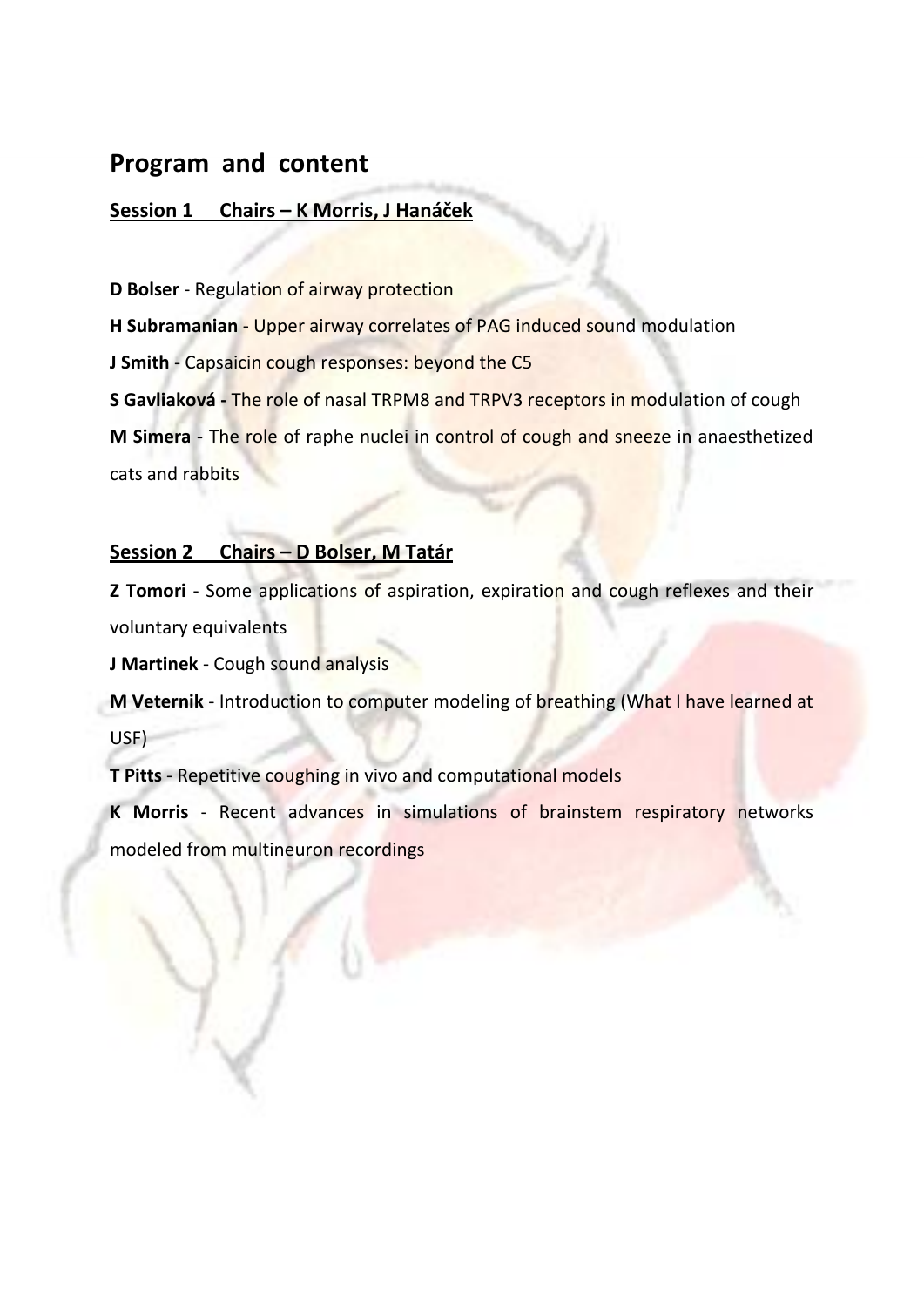# **Introduction by Teresa E Pitts**

## **Warning:**

You may not understand the following complex sentences...

There is this thing called cough. You can poke things inside the neck and people / cats / other things will cough. There is a brain attached to the neck, I am sure that it does something. I will test that. So I did some computer thing to see what happened. Cough changed. So, YEAH, that is science.

## **Comment by Ivan Poliaček:**

Thank you Teresa.

Readers, please, do not take it more than 80% seriously. Thank you, readers.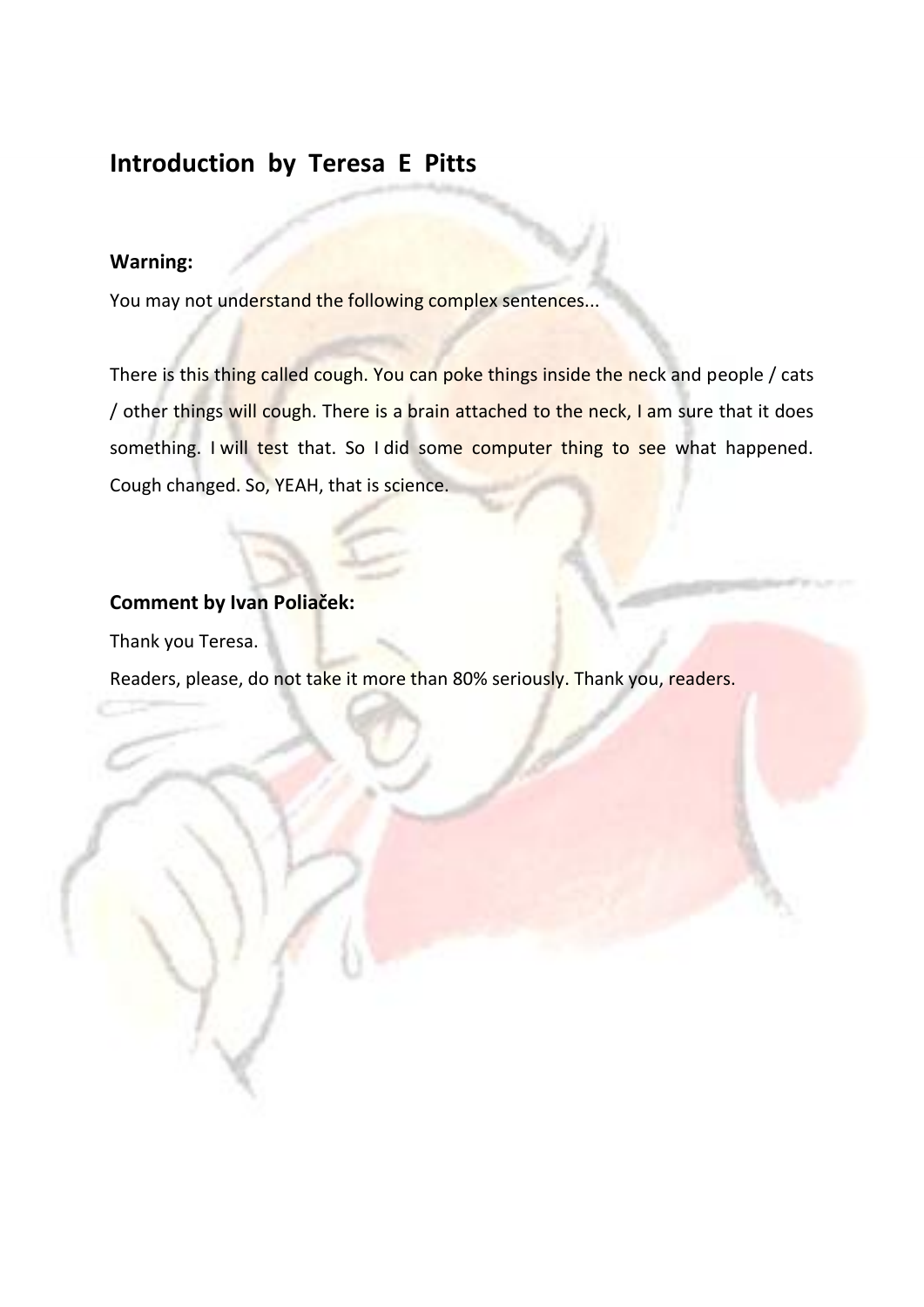## **Regulation of airway protection**

# **Donald C Bolser (Department of Physiological Sciences, College of Veterinary Medicine, University of Florida, Gainesville, FL, USA)**

Repetitive coughing elicits significant changes in respiratory mechanics, leading to large increases in alveolar ventilation. The purpose of this study was to quantify the effects of repetitive cough on end tidal C02 and the breathing pattern in anesthetized cats. We found that repetitive coughing elicits profound hyperventilation (end tidal C02 less than 20 mm Hg). This level of C02 was considerably less than apneic threshold (approximately 28 mm Hg) in these animals. Following repetitive coughing, the animals had little or no apnea (apnea duration-approximately 3 s). This finding contrasts with apneas produced by mechanical hyperventilation to CO2 leves below 20 mm Hg, which produced apneas of approximately 40s. Repetitive coughing also causes reduced blood pressure in these animals, which recovers following cessation of this airway protective behavior. Computational modeling and simulation predicted a reduced apneic threshold following coughing. *In vivo* experiments showed that after mechanical hyperventilation to apnea, coughing elicited an immediate resumption of breathing. Taken together, these results support: a) reduction and elimination of apneic threshold during and immediately ( $\approx$ 10 s) after coughing, b) rapid rise of C02 after repetitive coughing, presumably supported by a increased delivery of venous C02 to the pulmonary circulation as blood pressure returns to normotensive levels.

#### **Short summary of the discussion**

#### *Did blood pCO2 change during the cough stimulus?*

Dr Bolser hypothesized that following hyperventilation, by coughing and analogous hyperventilation, brings an animal below apneic threshold. During hyperventillation apnea occurs, but following a cough stimulus apnea does not. He hypothesized that drive for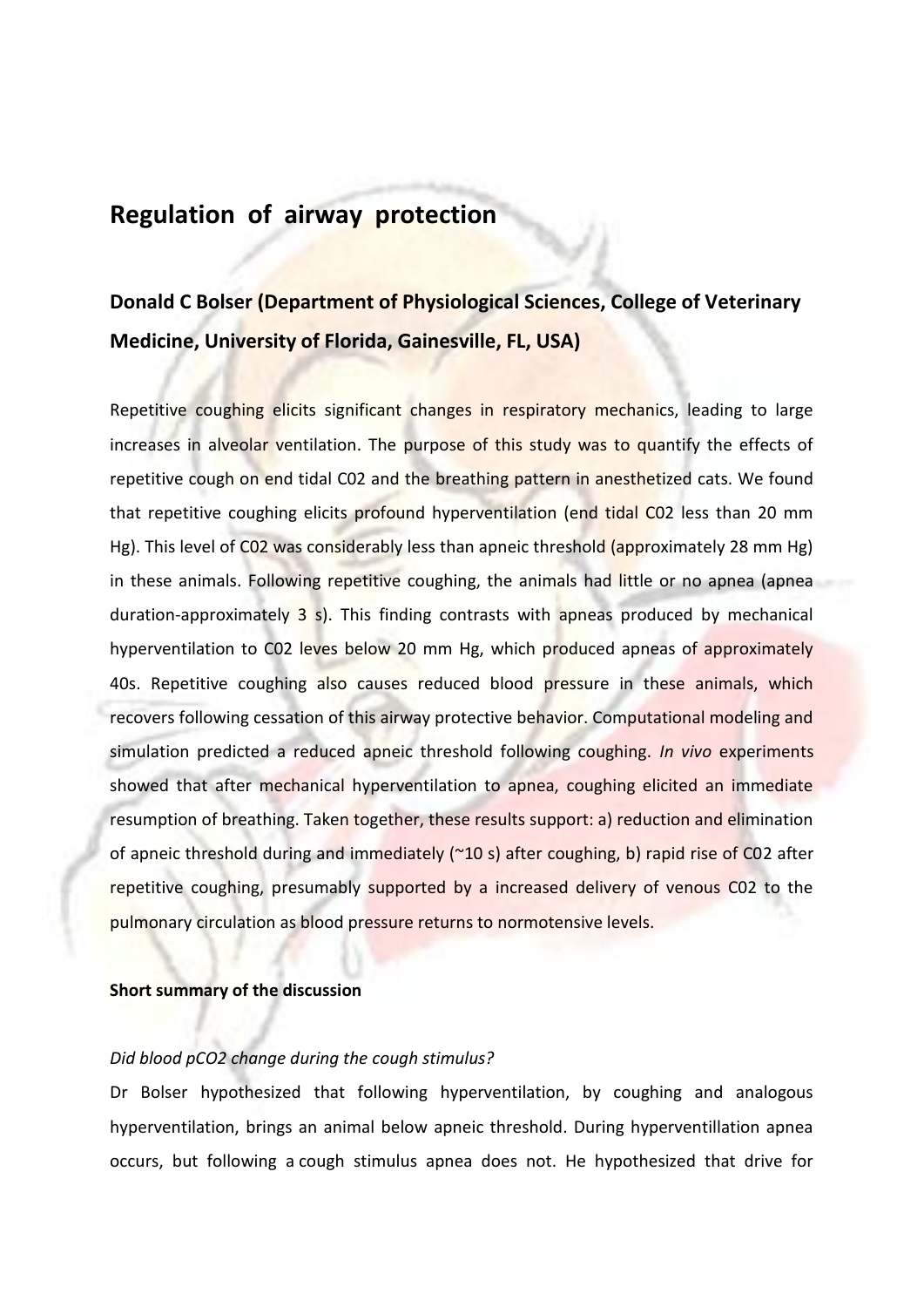breathing, followng a repetitive cough trial, may not controlled by chemoreceptors but by mechanoreceptors or other afferents projecting from the larynx or trachea. There is an old paper by Tomori and co-workers on blood pressure and CO2 including pCO2 changes induced by cough.

#### *Does apnea follows also aspiration reflex?*

Several deep breaths can result in apnea, however, in aspiration reflex it possibly depends on level of hyperventilation. Single or few aspiration reflexes does not lead to apnea, but multiple frequent aspiration reflexes may cause apnea.

*Don has been asked why is he that smart???* Teresa answered: "God loved him more..."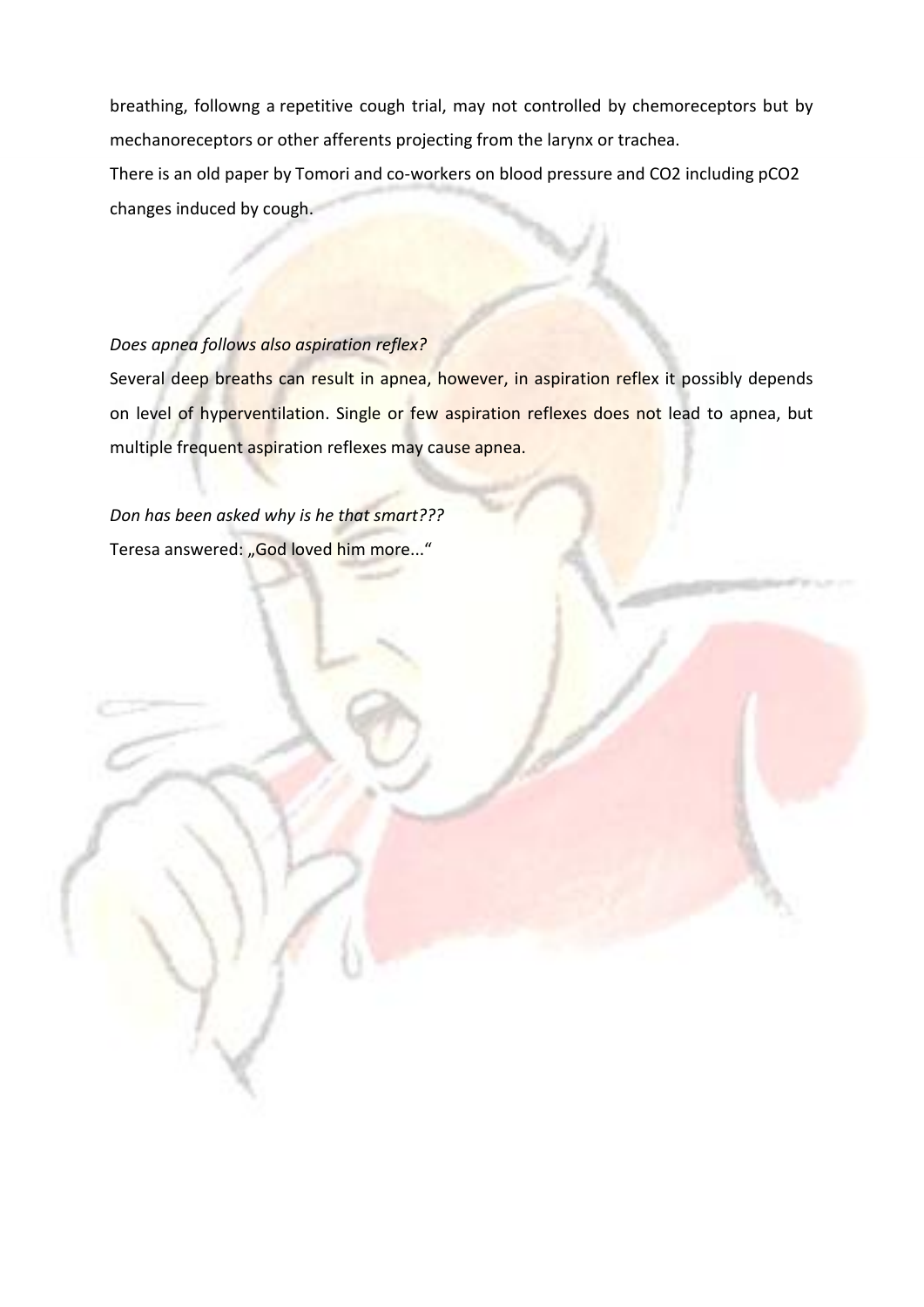# **Upper airway correlates of PAG induced sound modulation**

## **Hari Subramanian (***Florey Neurosciences Institute, University of Melbourne, Victoria, Australia 3052***)**

Chemical stimulation in the midbrain periaqueductal gray (PAG) produces different types of vocalization, depending on where in the PAG the stimulation takes place. In this presentation we examine the upper-airway muscular correlates of PAG induced sound modulation in cats (mew, howl and hiss) via investigating the recruitment patterns of the posterior cricoarytenoid, cricothyroid and thyroarytenoid muscles. We also investigate how these upper-airway muscles are synchronized with the crural and costal diaphragm, the internal and external abdominal obliques, internal intercostals, the genioglossus (tongue) and the digastric (mouth opening) muscles for producing sound. We propose a functional neuroanatomical framework for sound production and modulation in mammals.

#### **Short summary of the discussion**

#### *Is it applicable in speech disorders strategy?*

Differences between and plasticity capacity of upper airway muscles and consequently treatment between children and udalts may differ, e.g. motivation. There is a possibility to activate or initiate compensation via different motor pathway.

*Are there sound specific not speach specific disorders?*  Yes.

#### *Is PAG involved in modulation of cough as a "social" phenomenon?*

Reflex cough is generated at brainstem level, but cough as a "social" act is not autonomic reflex and PAG is not only respiratory related, but survival related and involved in emotional expression.

#### *Will cat cough with completely damaged PAG?*

The literature has demonstrated that humans can not cough with damage to the PAG.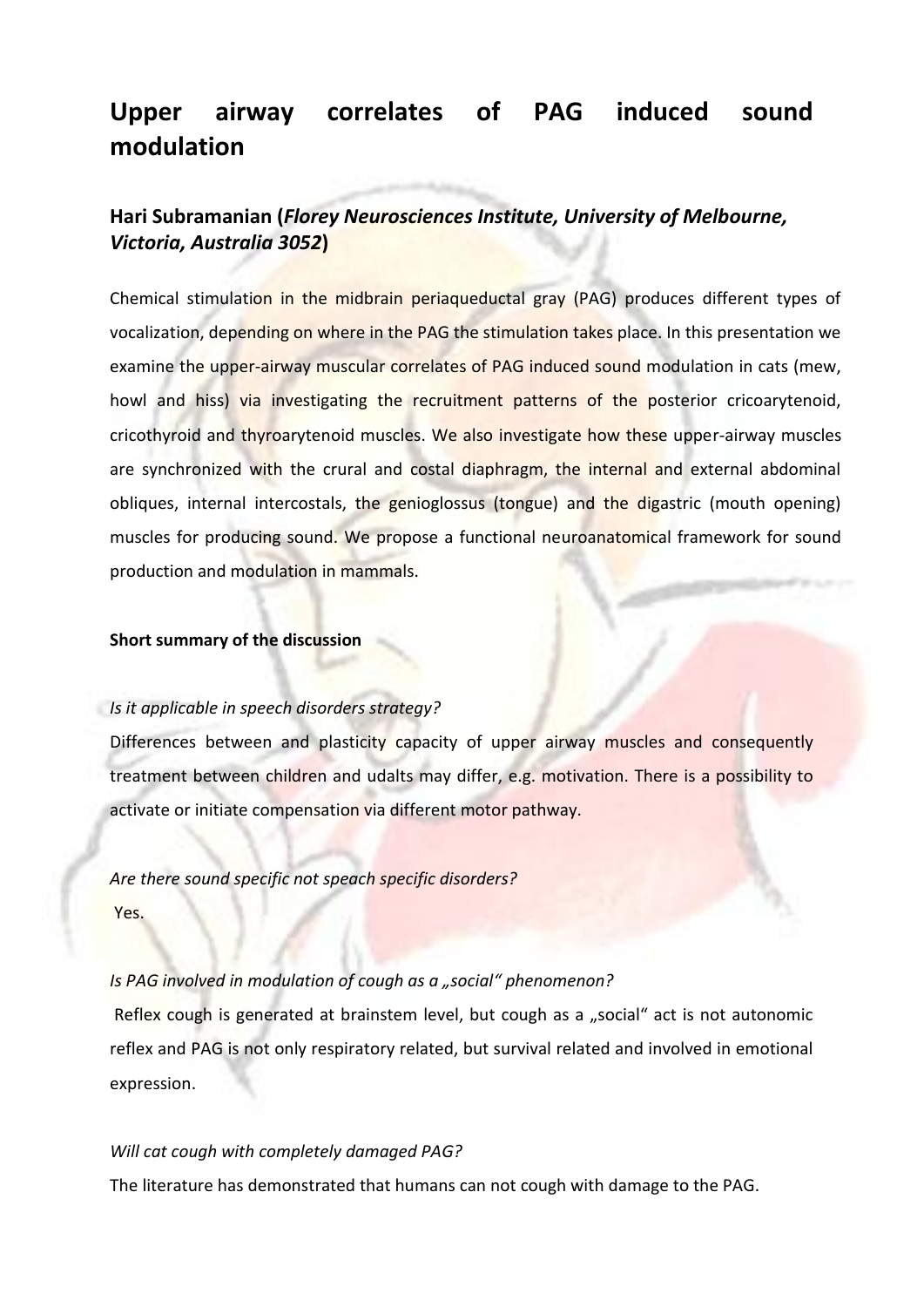# **Capsaicin cough responses: beyond the C5**

**Jacky Smith (University Hospital of South Manchester, Southmoor Road, Wythenshawe, Manchester, Great Britain)**

Capsaicin inhalational challenges are widely used in the study of cough and anti-tussive therapies. The standard endpoints (capsaicin concentration evoking 2 and 5 coughs, C2 and C5) are however highly variable between subjects and poorly discriminate between patients with cough and healthy controls.

Pharmacodynamic modelling of full capsaicin dose responses suggests an alternative parameter, the maximal capsaicin cough response (Emax), clearly discriminates health from disease and correlates well with spontaneous cough frequency. Emax therefore also provides important insights into the mechanisms underlying chronic cough.

#### **Short summary of the discussion**

*Great presentation and data, this moves on the analysis of cough in humans?* C5 did its job.

#### *Did you measure the urge to cough?*

Yes, but time here was little short to present these. The data on urge to cough and chronic cough patients are less impressive.

There is the way to look at the data as the ratio of urge to cough and ED50.

Too much cough is uncomfortable, but no cough is dangerous. There are cases in which humans have little to no response to capsaicin inhalation challenge.

*Some people do not like C5, because some poeple do not reach C5 at all, but they cough vigorously.* 

Huge variability is also the case. Emax, maximum response really has advantages as does the ED 50.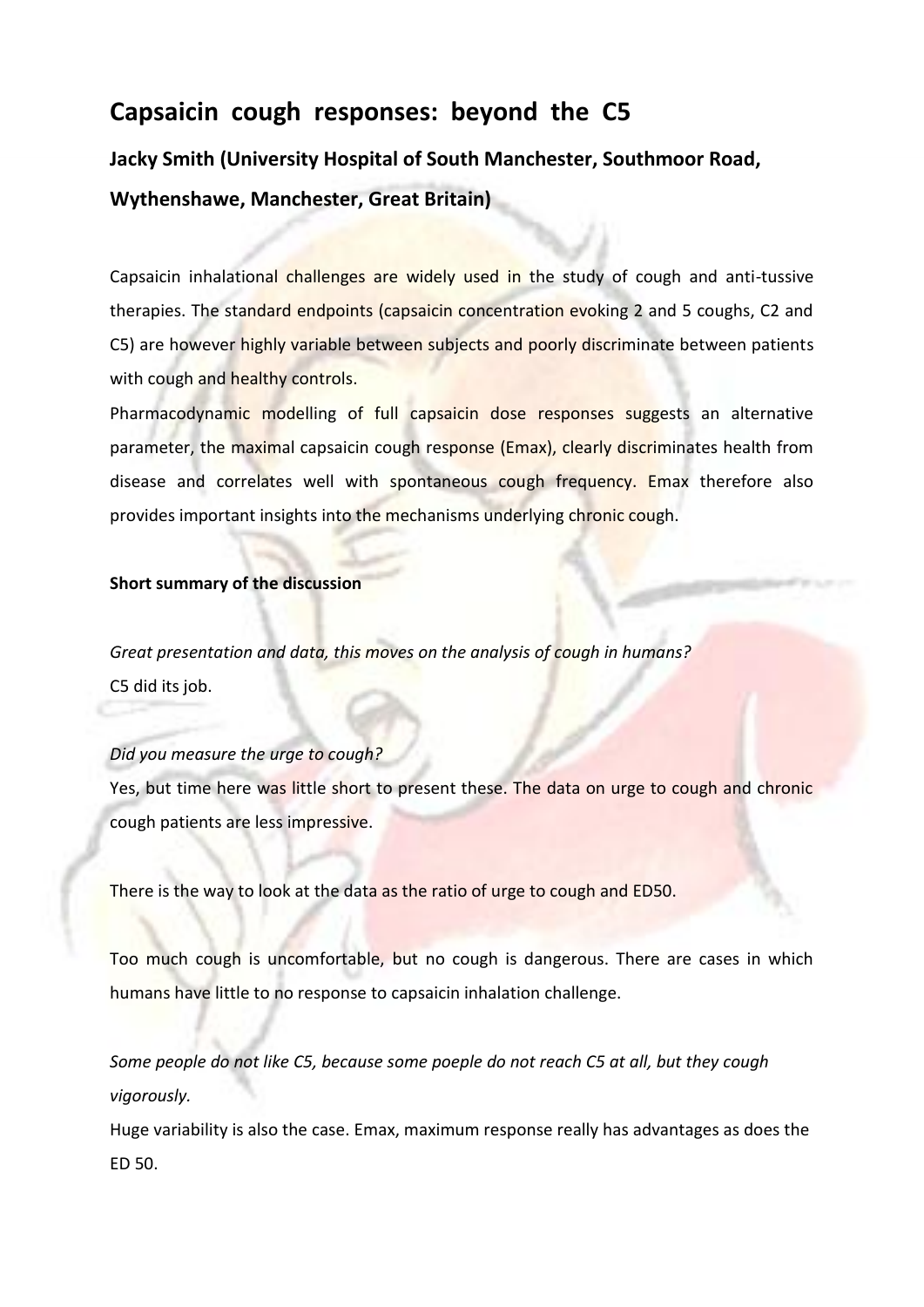#### *Central initiation of cough?*

Voluntary modulation of capsaicin challenges is proved phenomenon. Maybe GABA mechanism at some levels participates.

## *Can people accept the challenges?*

Yes, but there are many of them. It is the time to simplify the procedure. Maybe there could be changes to the number of trials presented, whereby shortening the experimental duration.

*Will people who can tolerate spicy food, e.g. culters with spicy cooking differ?* Possibly.

*Can this differentiate central and peripheral potentiation?* Not with the current protocol.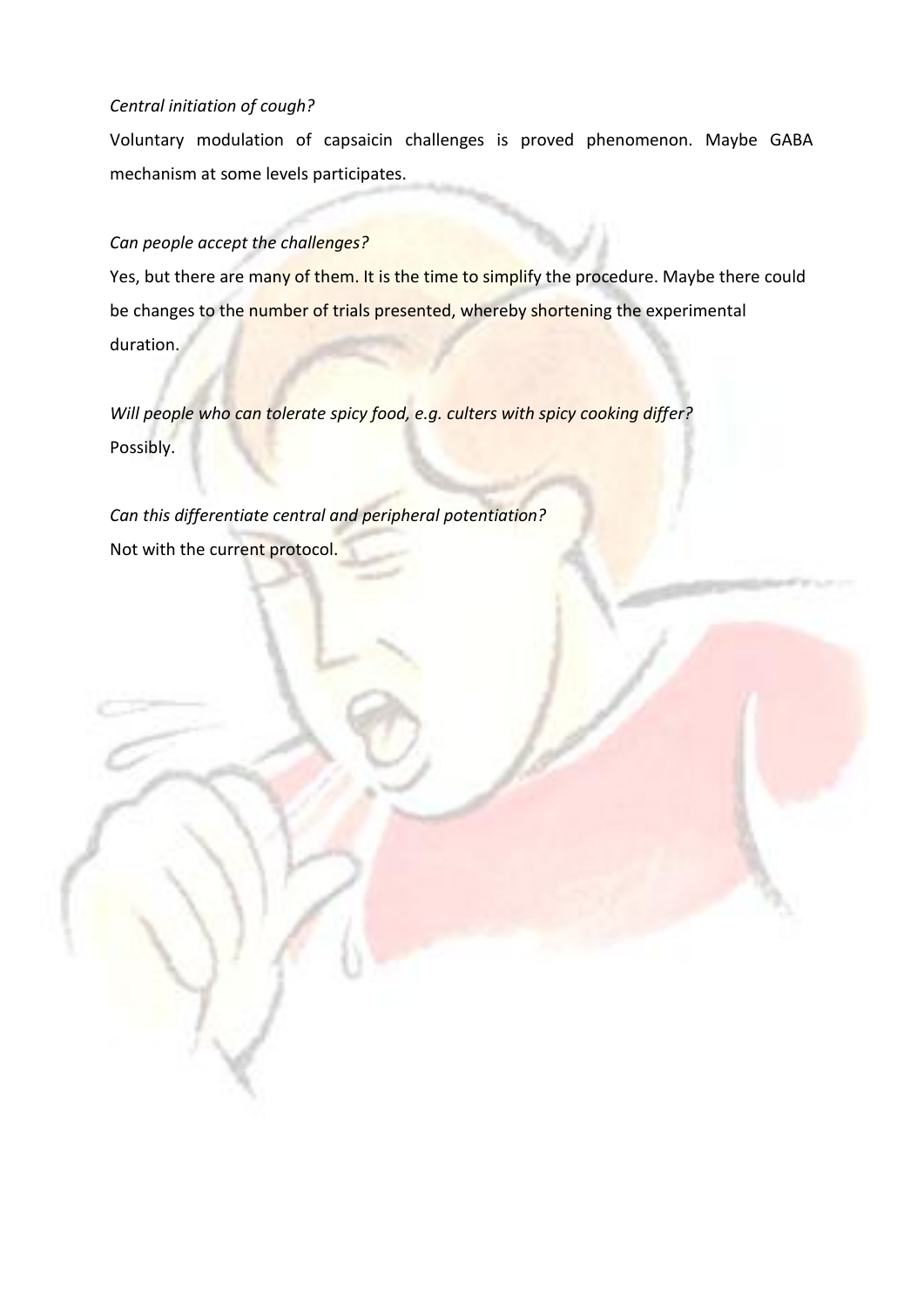# **The role of nasal TRPM8 and TRPV3 receptors in modulation of cough**

## **Silvia Gavliaková (Institute of Pathophysiology, JFM CU, Martin, Slovakia)**

Authors: Gavliakova S<sup>1</sup>, Biringerova Z<sup>1,2</sup>, Buday T<sup>1</sup>, Brozmanova M<sup>1</sup>, Calkovsky V<sup>3</sup>, Poliacek I<sup>4</sup>, Plevkova  $J^1$ .

*<sup>1</sup>Department of Pathophysiology, Jessenius Faculty of Medicine, Comenius University, Martin, Slovakia*

*2 CAIM, Jessenius Faculty of Medicine and University Hospital Martin, Martin, Slovakia* 

*<sup>3</sup>Department of Otorhinolaryngology, Jessenius Faculty of Medicine and University Hospital Martin, Martin, Slovakia*

*<sup>4</sup>Department of Medical Biophysics, Jessenius Faculty of Medicine, Comenius University, Martin, Slovakia*

Common cold and seasonal upper airway viral infections are usually accompanied by cough, and it was already documented that cough reflex sensitivity rises during such diseases and goes back to pre-disease values after recovery. Antipyretics, over-the-counter drugs and aromatherapy are commonly used to attenuate upper airway symptoms and coughing. Menthol, eucalypthol, thymol, and other aromatic substances are frequently used in these drugs based on empirical approach. We already documented that nasal administration of menthol drops has antiirritative and cough suppressing effect in humans. Now we focused on thymol. Extract of thyme – phenol with characteristic smell, which has documented antibacterial, antifungal and antioxidative activity. In respiratory system it is known to modulate mucocilliary transport, has indirect effect on airway ß2 receptors and has beneficial effect on cough in children with acute bronchitis. Molecular background for thymol action is TRPV3 channel which is expressed on skin, tongue and afferent somatosensory neurons. We tested hypothesis that intranasal administration of thymol would modulate cough reflex in humans by trigeminal/olfactory pathways.

18 otherwise healthy volunteers, with normal ENT exams and normal lung function tests have been tested after nasal administration of thymol (0.025 ml,  $10^{-3}$ M) into both nostrils and urge-to-cough, cough threshold, cumulative and total count of coughs per provocation were estimated during standardized and validated capsaicin cough challenge.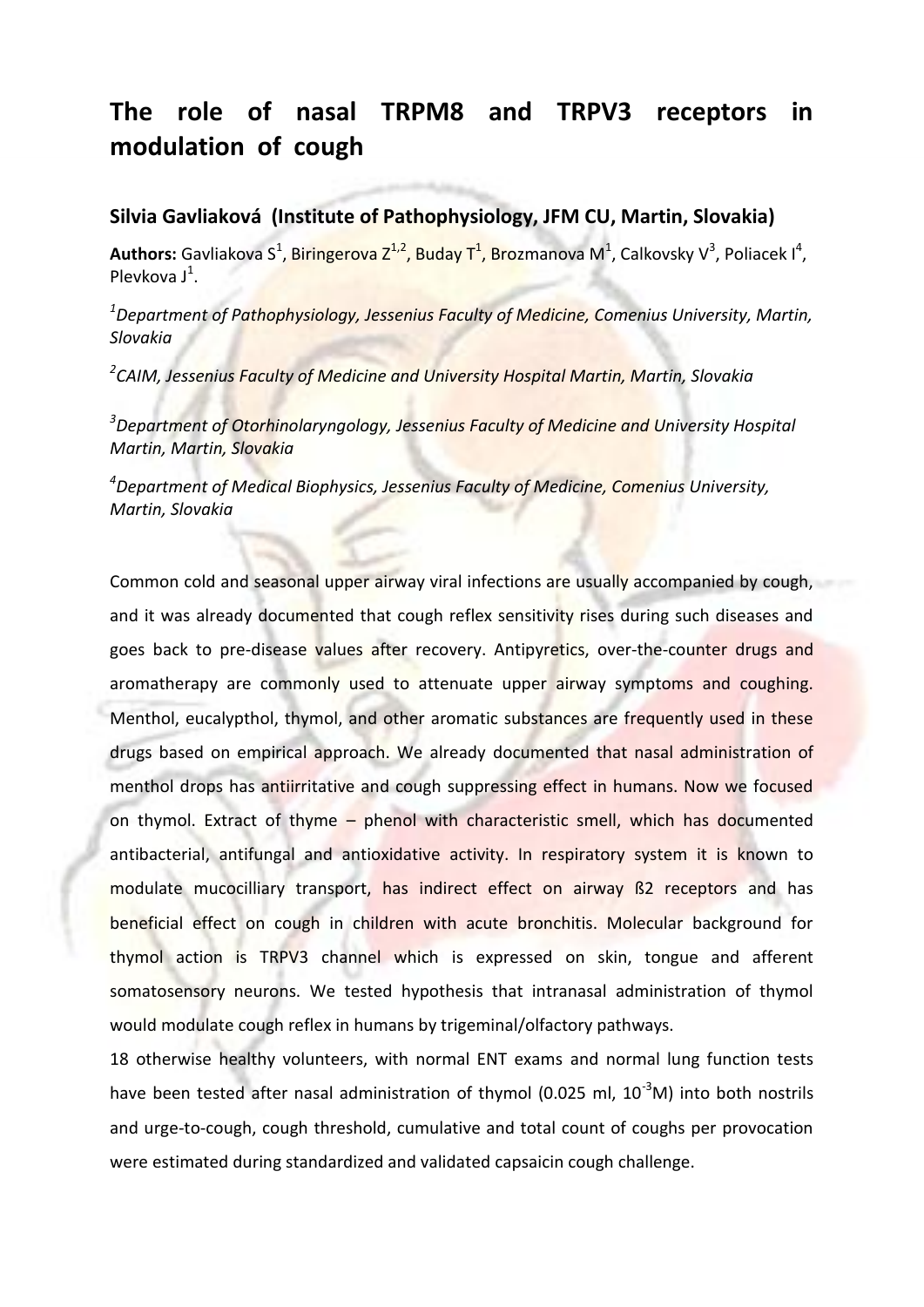Nasal thymol challenges induced peasant olfactory sensations and in 6/18 subjects also mild cooling sensation, which was transient lasting up to 2 minutes, augmented with every inspiration taken during this interval. This is the first study which objectively documented the effect of nasal thymol drops on selected cough parameters in humans. Cough threshold was not influenced when comparing to intranasal saline and vehicle challenges (11.8 vs 12.7 vs 9.8  $\mu$ M of capsaicin), but total count of coughs after nasal thymol challenge was significantly lower than that obtained after nasal saline or vehicle challenges (18.7 vs 20.3 vs 14.1 coughs/provocation;  $p < 0.05$ ). The most interesting and important finding was that subjects did not report urge to cough and urge to cough overlaps with C2 concentration, which is quite unique observation. Obtained data are similar to those we get after nasal menthol challenges. The question whether modulation of cough reflex by these herbal extracts (TRPM8 and TRPV3 agonists respectively) is of trigeminal or olfactory origin remains to be elucidated.

#### *Acknowledgements:*

Supported by VEGA 1/0031/11.

#### **Short summary of the discussion**

*There was one challenge with basically no urge to cough, is this fascinating observation true?*  I tis true, some subjects did not report any urge to cough, they directly reflexly coughed in response to capsaicin challenge.

#### *Does clonidine duppresses cough, can it be via this mechanism?*

Maybe.

Thymol was used as a control and when we noticed the effect we repeated the experiment for conformation.

*TRPV3 was not hypothesized to alter cough sensitivity. Is there a integrative neuronal system that underwent modulation via other receptorsto change the excitability and response of the primary neuronal circuit?*

There are evidences in cortex and possibly in other areas.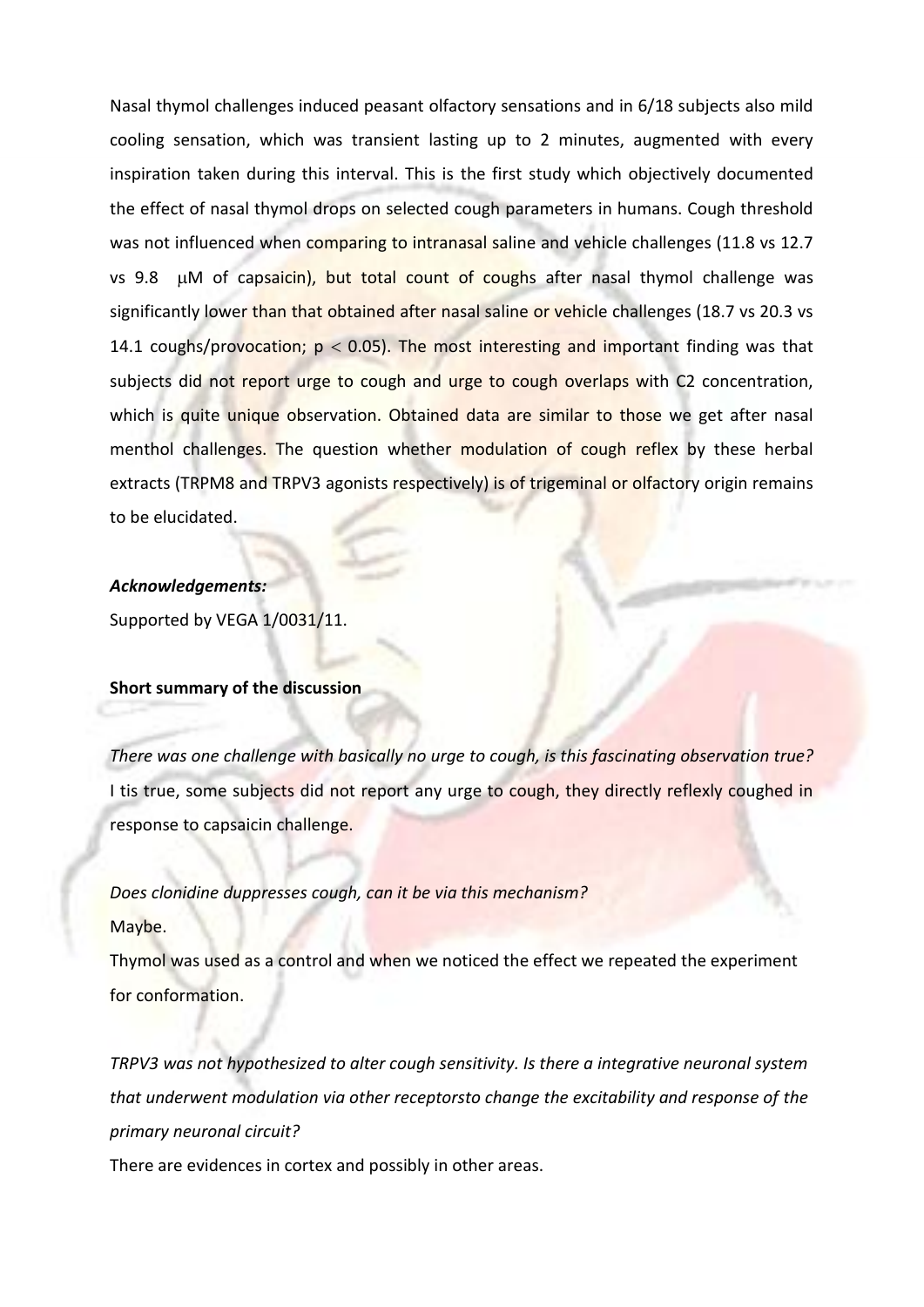*Patients?* Right now they were healthy controls.

#### *Smokers non-smokers differences?*

Not in this study, but other work has shown no differences. However, they are young students, and have limited smoking durations.

## *What is the urge to cough under different conditions and in patients?*

Patients have varied descriptions of this fascinating phenomenon. The male subjects reported less urge to cough, maybe because of cultural bias.

Paul Davenport has reported a similar effect in a sub-set of boys with asthma. This population are described as "red-zone" cases in which the boys have limited sensation of airway restriction and are at risk of dying from severe asthma attacks.

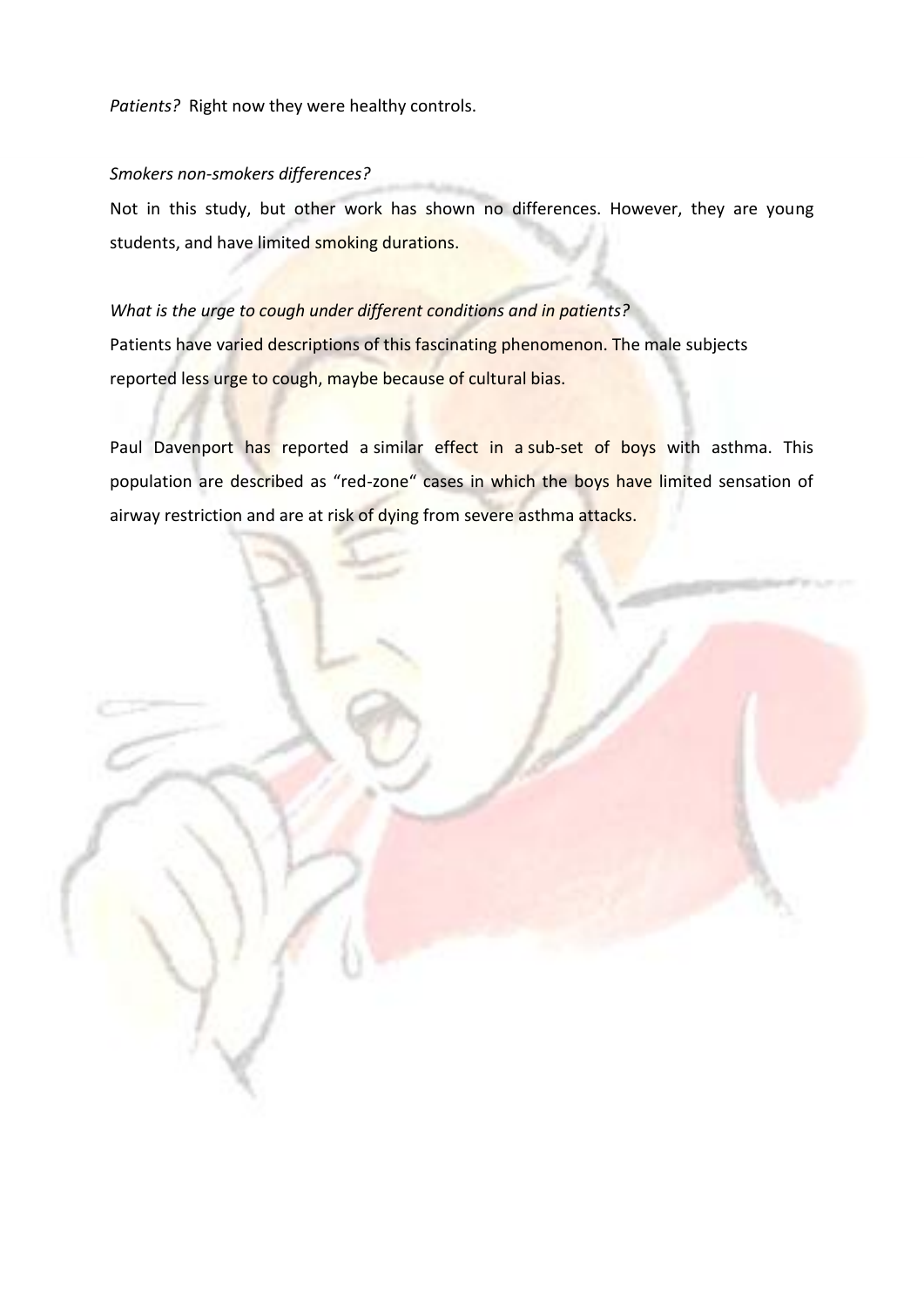# **The role of raphé nuclei in control of cough and sneeze in anaesthetized cats and rabbits**

#### **Michal Šimera (Institute of Medical Biophysics, JFM CU, Martin, Slovakia)**

**Authors:** Šimera M, Poliaček I, Veterník M and Jakuš J.

Our experiments were performed on the 12 cats  $(3,39 \pm 0,26 \text{ kg})$  both sexes) and on the 11 rabbits (6 chinchilla, 5 New Zeeland white;  $3.83 \pm 0.13$  kg). Codeine (3,3 or 16,5 mM) dissolved in aCSF were injected by micropipette with tip thickness of  $15 \pm 2$  µm into the raphe nuclei on the cats. Chemical lesions of the raphe nuclei neurons on the rabbits were induced by microinjections (49 $\pm$ 1 nl) of the excitotoxine kainic acid (Sigma, 2.0 mg/ml), dissolved in artificial cerebrospinal fluid (aCSF) (51 $\pm$ 1 nl; pH = 7.4). The positions of the micropipette for codeine protocol were  $1.6 - 3.1$  mm rostral to the obex and  $1.2 - 1.6$  and 2.8 – 3.1 mm under the brainstem surface and  $1.6 - 2.8$  mm and  $1.4 - 1.6$  mm and  $2.9 - 3.2$ mm for kainic acid protocol.

Microinjection of codeine reduced cough expiratory efforts, expressed as maxima of abdominal muscles electromyogram moving averages, by 18% compared to control coughs (p<0.05). The duration between maxima of cough diaphragm and abdominal muscles discharge, cough expiratory phase and periods of relative motor quiescence between coughs were increased (all p<0.05). Cough number (related to 10 s stimulation), amplitudes of esophageal pressure during cough, inspiratory and other temporal cough parameters and cardiorespiratory characteristics were not altered significantly.

Microinjections of the excitotoxine kainic acid (0.1 µg; 49±1 nl, range 45-50 nl) reduced cough number and cough "strength" parameters, amplitudes of sneeze ABD activity and expiratory EP (all p < 0.05) and prolonged the cough active expiratory phase from (from 249 ± 38 to 350 ± 51 ms; p < 0.05), total active cough phase (from 545 ± 63 to 772 ± 41 ms; p < 0.05) No timing changes were detected in sneezing and solitary "expiration reflex-like" expulsions. The lesions also induced an increase in the systematic blood pressure (from 10.76  $\pm$  0.9 to 12.03  $\pm$  0.8 kPa; p < 0.01) and the respiratory rate (from 19.3  $\pm$  2 to 23.9  $\pm$  2 per minute; p < 0.01). Our experimental microinjections of the codeine into the raphe nuclei of the cats showed that medullary raphé region rostral to the obex participates in control of cough motor pattern timing by codeine sensitive mechanism however the contribution of this area to codeine (opioid) induced cough suppression seems rather limited.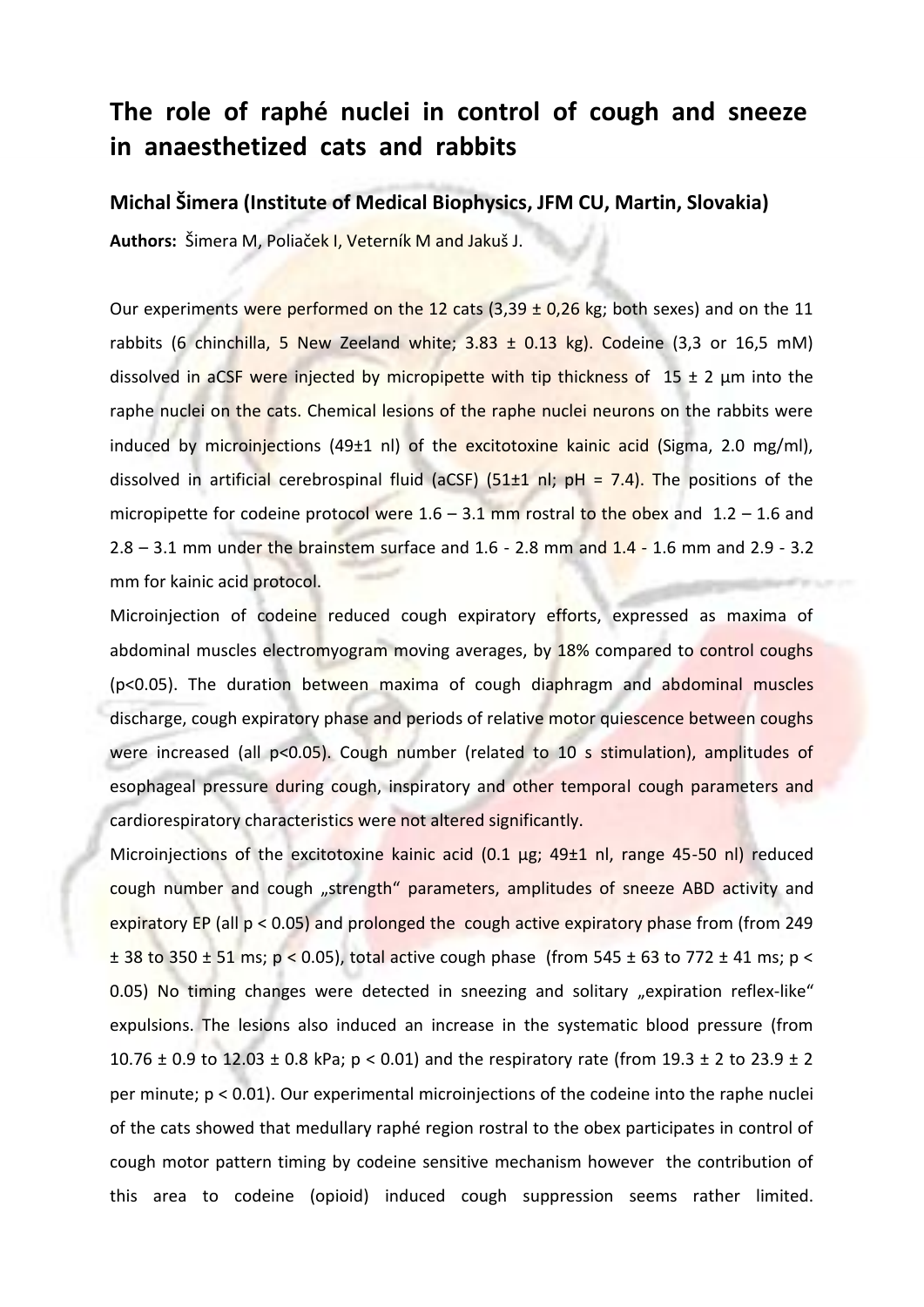Microinjections of kainic acid into the raphé nuclei of rabbits showed a diverse role of raphé neurons in central control of different motor responses from the airways (cough vs. sneeze) the contribution of raphé neurons to the cough expression as well as to the generation of cough motor pattern.

#### *Acknowledgements:*

*This study was co-financed form VEGA 1/0038/09 and EC sources - European Regional Development Fund (CECR).*

#### **Short summary of the discussion**

*Raphé is compartmentalized and could be influenced by different volume differently. So, what was the total volume injected?* 

The injections were 2 doses each below 50 nl. Histological analysis was done to examine the site of the injections and the distribution of the dye from the injection site. The Raphé has broad effects on different functions, but is not a discrete nuclues. Due to this

anatomical limitation single injections are not adequate to effect enough neurons to alter its overall activity patterns.

*When kainic acid, an excitatory neurotoxin, kills the neruons does it then release a high amount of serotonin into the surrounding tissue?* 

Within 30 minutes the cells are eliminated. What actual amount of serotonin is released we do not know.

*Serotonin can have long lasting effect.* 

Stable recording after more than 30 min was done. Codeine has some simmilar effects on cough as kainic acid. Respiratory rate and Blood Pressure went down in cat, up in rabbit with kainic acid in raphé.

The microinjection technique we use has been developed to effect a compact and spherical area of tissue. The reticullar formation presents similar problems and this multiple injection technique is necessary to induce an effect.

*Raphé is "better pons", based on collaboration wuth Ted Dick – Pons Dick, we would like you to try similar injections in this area as well.*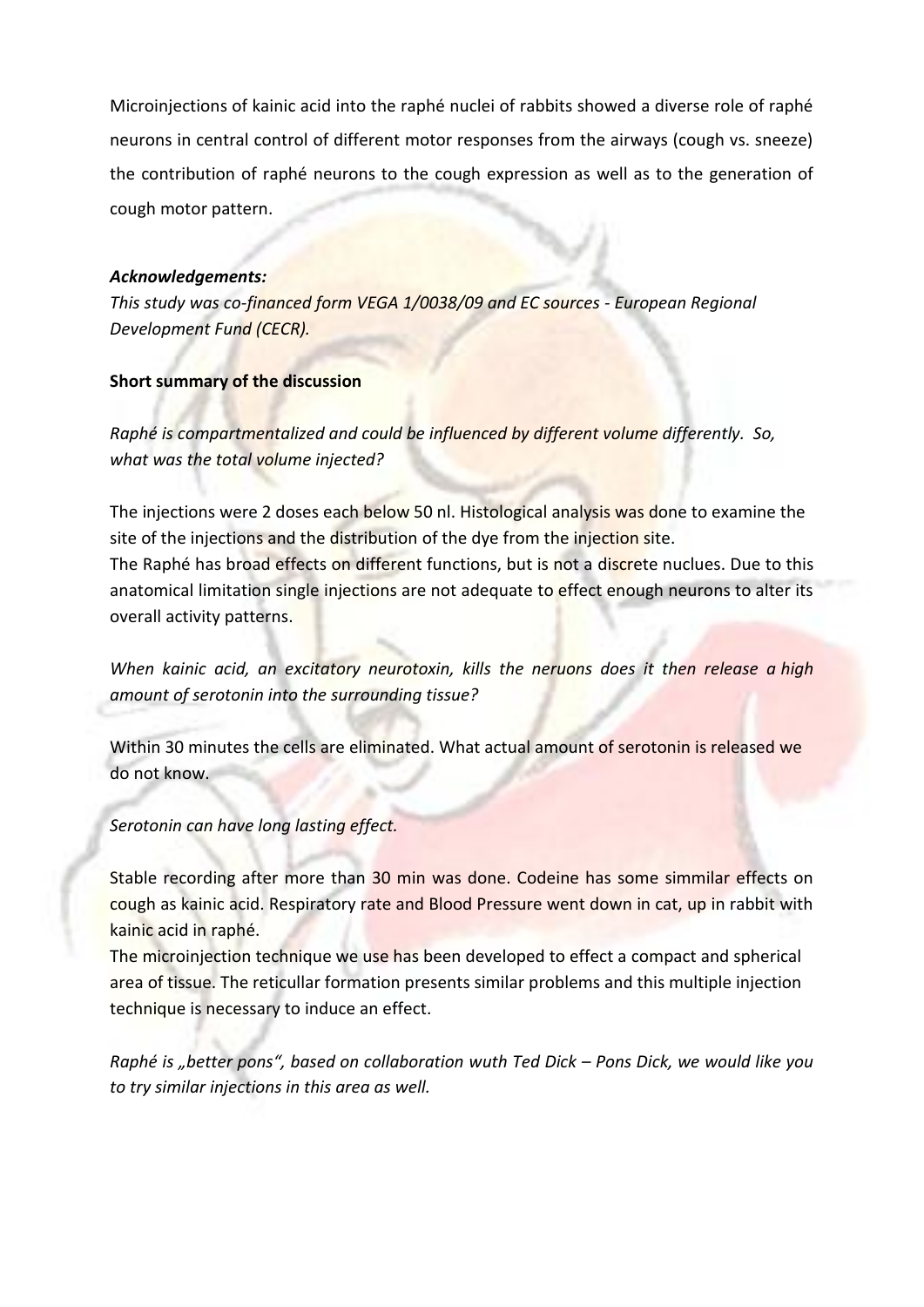# **Some applications of aspiration, expiration and cough reflexes and their voluntary equivalents**

**Zoltán Tomori (Department of Physiology, University of P J Safarik, Košice, Slovakia)**

#### **Conclusions**:

1) In addition to **the cough reflex** characterized by deep inspiration followed by powerful expiration there are 2 special distinct reflexes mediated by brainstem generators for inspiration and expiration with reciprocal inhibition.

2) Stimulation of the nasopharynx strongly activates the generator for inspiration and evokes a rapid and spasmodic **sniff- and gasp-like "aspiration reflex" (AspR)** without successive active expiration. In cats it can be elicited even in agonal stage, **resembling gasping (auto) resuscitation.**

3) Stimulation of the larynx in animals and humans activates the expiratory generator and evokes the **expiration reflex (ExpR)**, characterized by prompt and strong expiration without preceding inspiration.

**4) Sniffs** and **prompt expirations** are **voluntary counterparts** of AspR and ExpR , which activate the brainstem generators for inspiration and expiration. Such **sudden and strong voluntary inspiratory and-or expiratory efforts** may change a variety of hypo- and hyperfunctional disorders. Some of these applications are currently tested by us using special methods.

**5) The revitalization and resuscitation effects** of these special airway reflexes and their voluntary counterparts may have extraordinary importance, particularly in emergency and catastrophic situations.

#### **Short summary of the discussion**

*Cats, during tracheal occlusion, produce a specific behavior, possible asphyxic response, characterized by forcefull and short ballistic-like expirations Have you see this in your rat experiments, and how do you describe it?*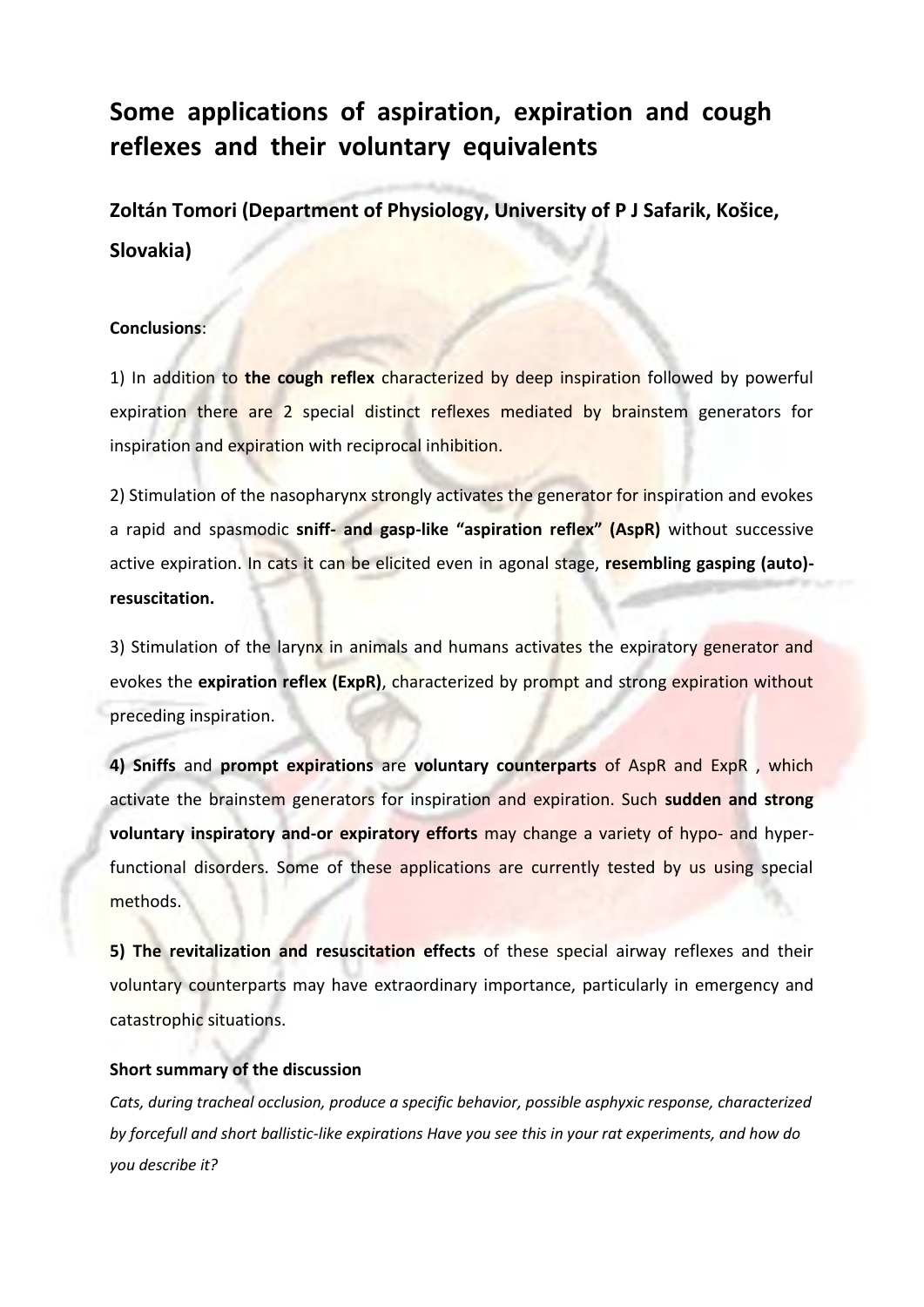Rat, similar to cat, does have aspiration reflex. The behavior described is possible but such inspirations should be followed by an expiration.

*Is there any knowledge and studies about heart rate variability and cough? Sympathetic outflow influenced by cough was described in presentation.*

There is a relationship, cough causes post-tussive hypotension and can lead to alterations of heart rate along with airway collapse and syncope. Powerful cough can be a problem in patient populations.

#### *Can repetitive cough improve cardiovascular function in cardiac patients?*

There is a possibility, because cough and aspiration reflex activate an inspiratory neuronal pool in the preBOT.

#### *Blood flow might be improved by coughing.*

Deeper inspiration and following forceful expiration may improve diastolic heart volume and ejection and consequently blood flow.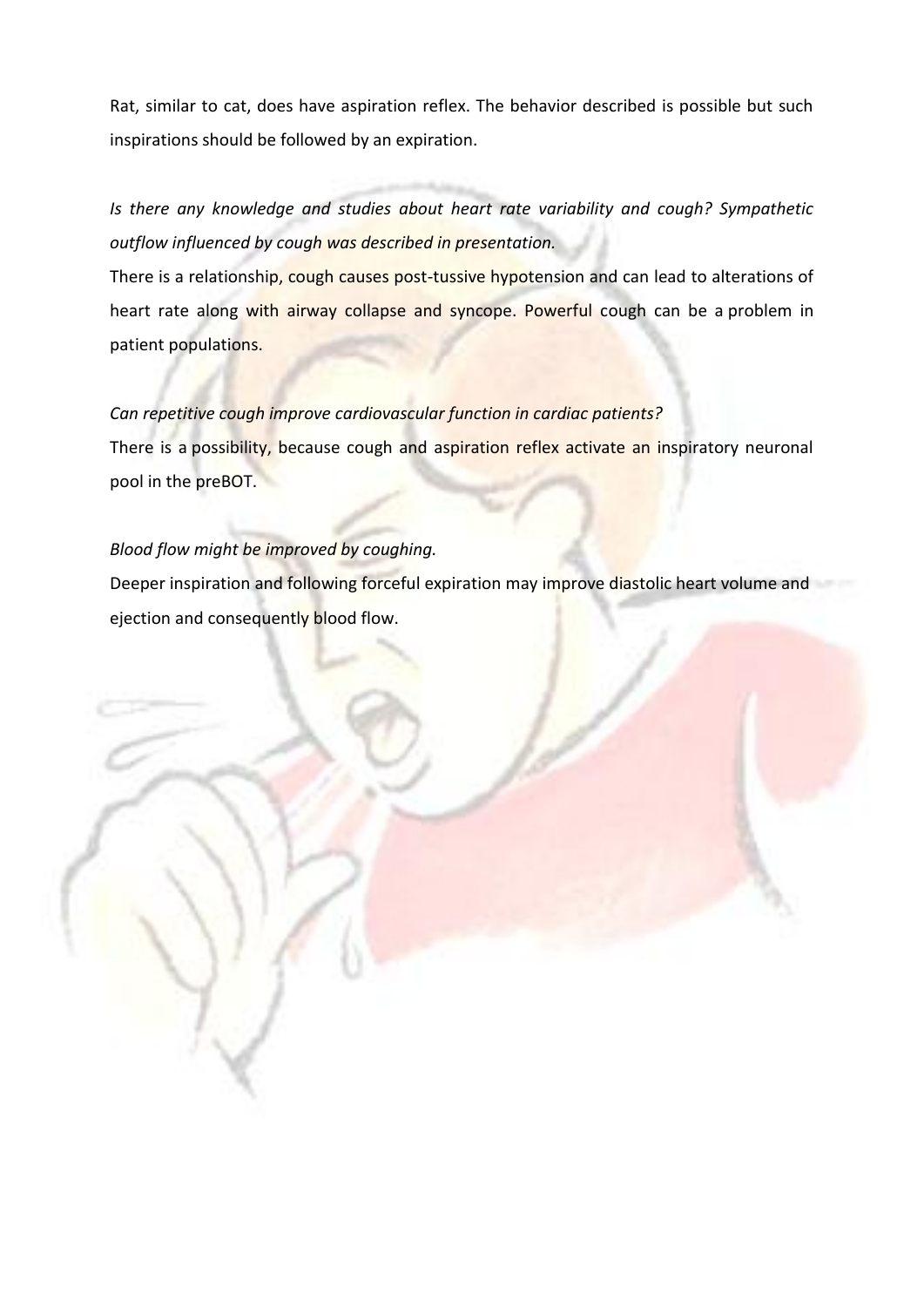# **Cough sound analysis**

### **Jozef Martinek (Institute of Pathophysiology, JFM CU, Martin, Slovakia)**

**Authors:** Martinek J, Klco P, Vrabec M, Zatko T, Tatar M, Javorka M

Cough is the commonest symptom of many respiratory diseases. Our aim was to prepare the algorithm based on cough sound analysis, which will be useful for objective cough sound monitoring. The first step of preparation of the algorithm was to find parameters, which will characterize and differentiate the cough sound. We used the linear and nonlinear analysis in time and frequency domain to find these parameters. Obtained (recorded) sound events were classified using classification tree and artificial neural networks (ANN). Better results (cough classification) were reached using ANN compared to classification tree. Reached values of sensitivity and specificity encourage us to find next parameters in order to increase the classification.

#### **Short summary of the discussion**

*There was developed neuronal network to differentiate behaviors.*  Awake humans can produce a variety of expiratory behaviors including cough, and throat clear which are difficult to categorize.

*What was sampling frequency in this study?* 34 kHz

#### *Do you see high frequency sounds?*

Jacky's comment : people did this. Frequency concept did not work, e.g. ten experiments went well and the eleventh one is messing up all data.

*How does it look like "Voluntary snoring"? (one type of analyzed sound)* Don said: "It is what my wife does when I start talking".

*Can help differentiate cough sounds and other cough parameters?* Jacky Smith did this with limited success.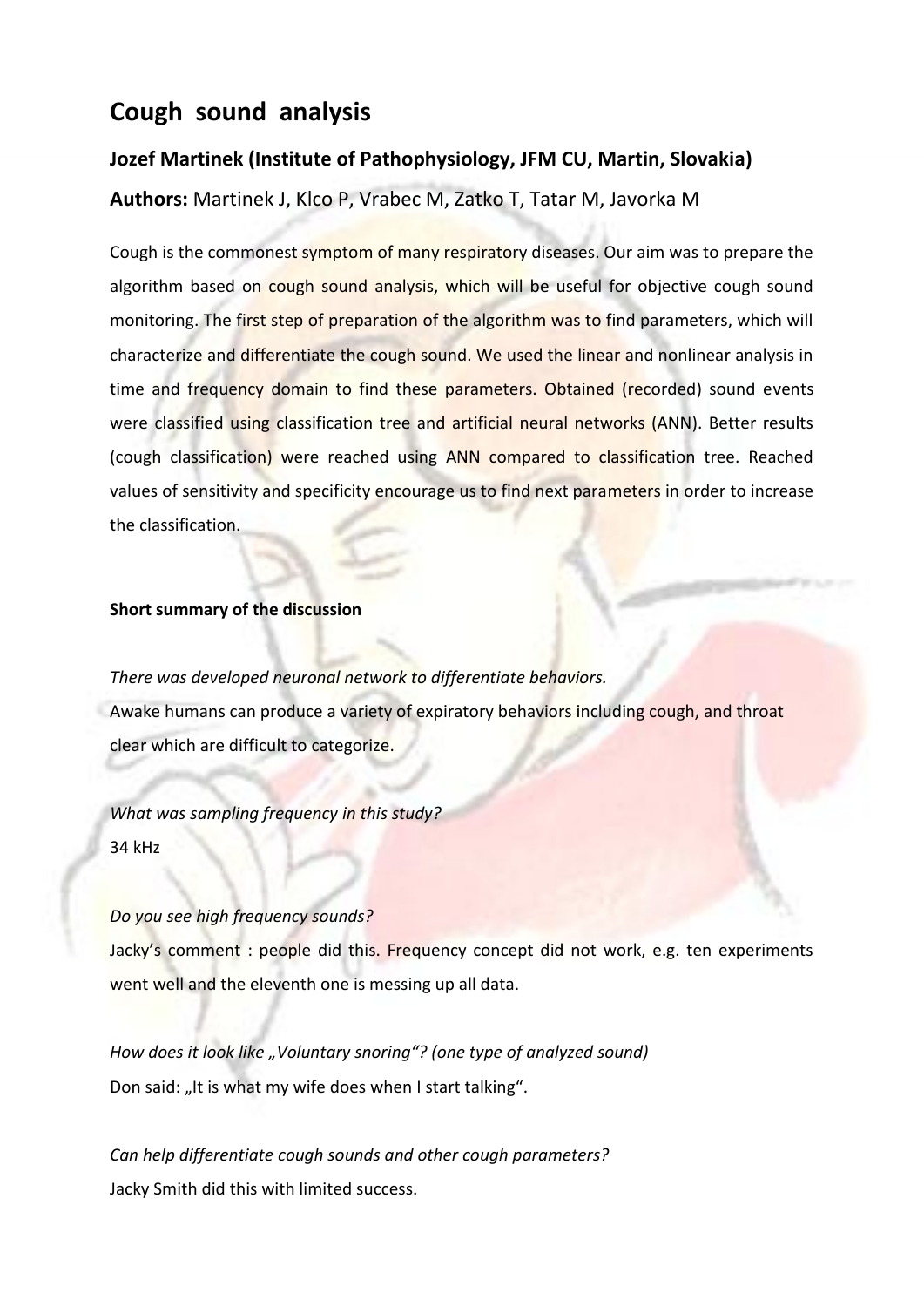There are cough sounds, speech, different sounds in upper airways etc. Number of these events is not similar, there is too many non-cough sounds resulting in high variability, instability and irregularity. Many sounds are very similar to cough sound. Algorithm worked well for similar sample size with voluntary coughing.

Capsaicin can induce long, short, weak, strong coughs in humans (experiment done by Wheeler-Hegland and Davenport). Very high variability, voluntary changes in cough sound, which may explain real world variability.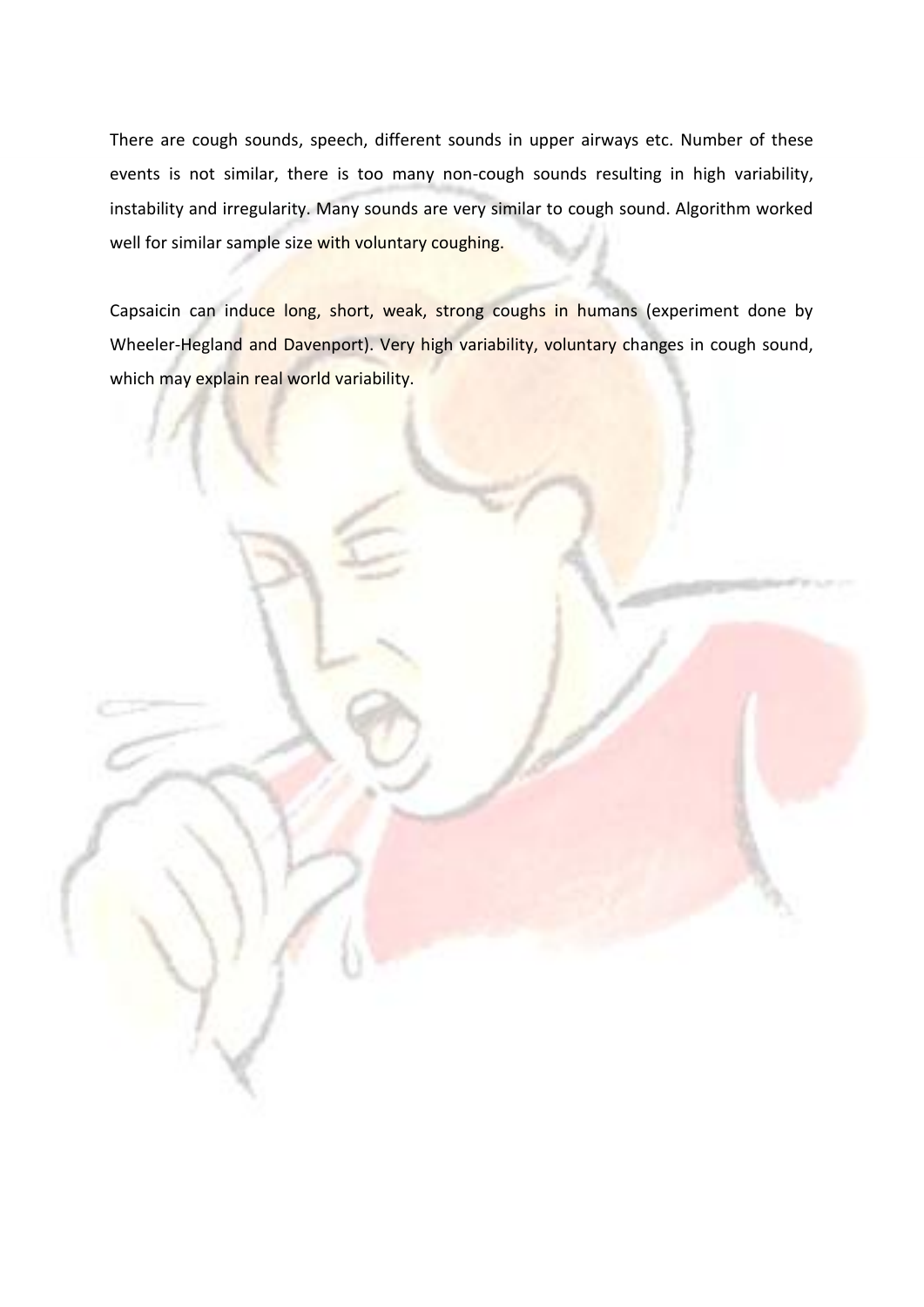# **Introduction to computer modeling of breathing (What I have learned at USF)**

**Marcel Veterník (Institute of Medical Biophysics, JFM CU, Martin, Slovakia)**

Authors: Veterník M, Šimera M, Jakuš J, Poliaček I

We know several types of models of breathing. Probably as a first there were constructed mechanical models like parallelogram or Hering's model of the breathing and many others. Later with improving mathematics there were developed mathematical models and later with coming computers it is possible to find many computer models of breathing. Some of these models are interested in ventilation parameters like tidal volume, reserve volumes, vital capacity, etc. The next area of computer modeling is neural modeling of breathing. In this area, we can say that probably the most important part of models are neurons. Scientists developed several types of computer neurons, less or more complicated. A biological neuron model (also known as spiking neuron model) is a mathematical description of the properties of nerve cells, or neurons, which is designed to accurately describe and predict biological processes. As the knowledge in the neuronal area was wider and wider, also other new neural theories were developed [1].

Programs for creating neural models and neural networks are called neural simulators. Very successful simulator was developed at the University of South Florida. It is based on MacGregor's simulator published in his book Neural and Brain Modeling in 1987. Simulator is composed of two main parts: NEWSNED and SNEDSKOP. Newsned makes it possible to create a model by placing cell and fiber populations on a graphical display, drawing connections between them, and entering parameters in dialog boxes. Snedskop is a waveform display program, by which it is possible to display waveforms of simulations. USF simulator offers to set many parameters of the model. There are 6 main groups of parameters which can be inserted to this simulator in two ways: as a text file, which is a result of entering of values to the graphical windows or as answers to questions that the simulator asks on the command line. Output is a text file, which is transformed by the Snedskop to graphical waveforms. USF model is probably the only so complex and working neural model of breathing in the whole scientist community and it is promising way how to improve knowledge about neural principles of breathing.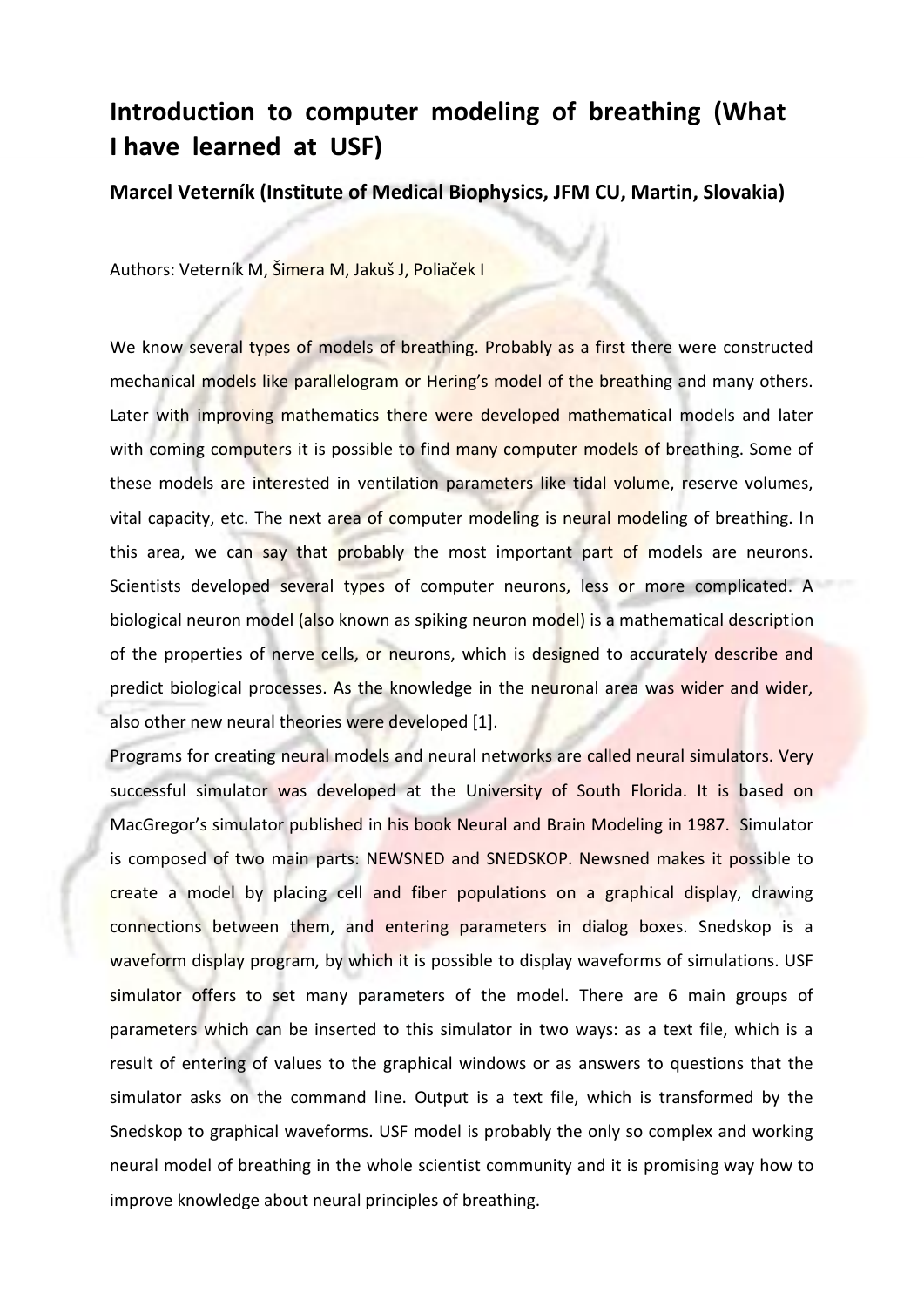- [1] Biological neuron model [online] [cit. 2012-08-15]. Accessible on internet: <http://en.wikipedia.org/wiki/Biological\_neuron\_model>.
- [2] Lindsey, B.G. USF Neural Simulator. 2011, 1 48.

#### **Short summary of the discussion**

*Feldman stated that synaptic inhibition is not required for generation of rhythm. Comment.* Marcel successfully modeled a simple oscillating system. Kendall's comment: Our actual model was developed by 20 people for 10 years.

*Can we model synaptic properties and regional effects?* There are general parameters modifying this in the model.

The model represents neuronal network, populations of neurons and one of them has internal property.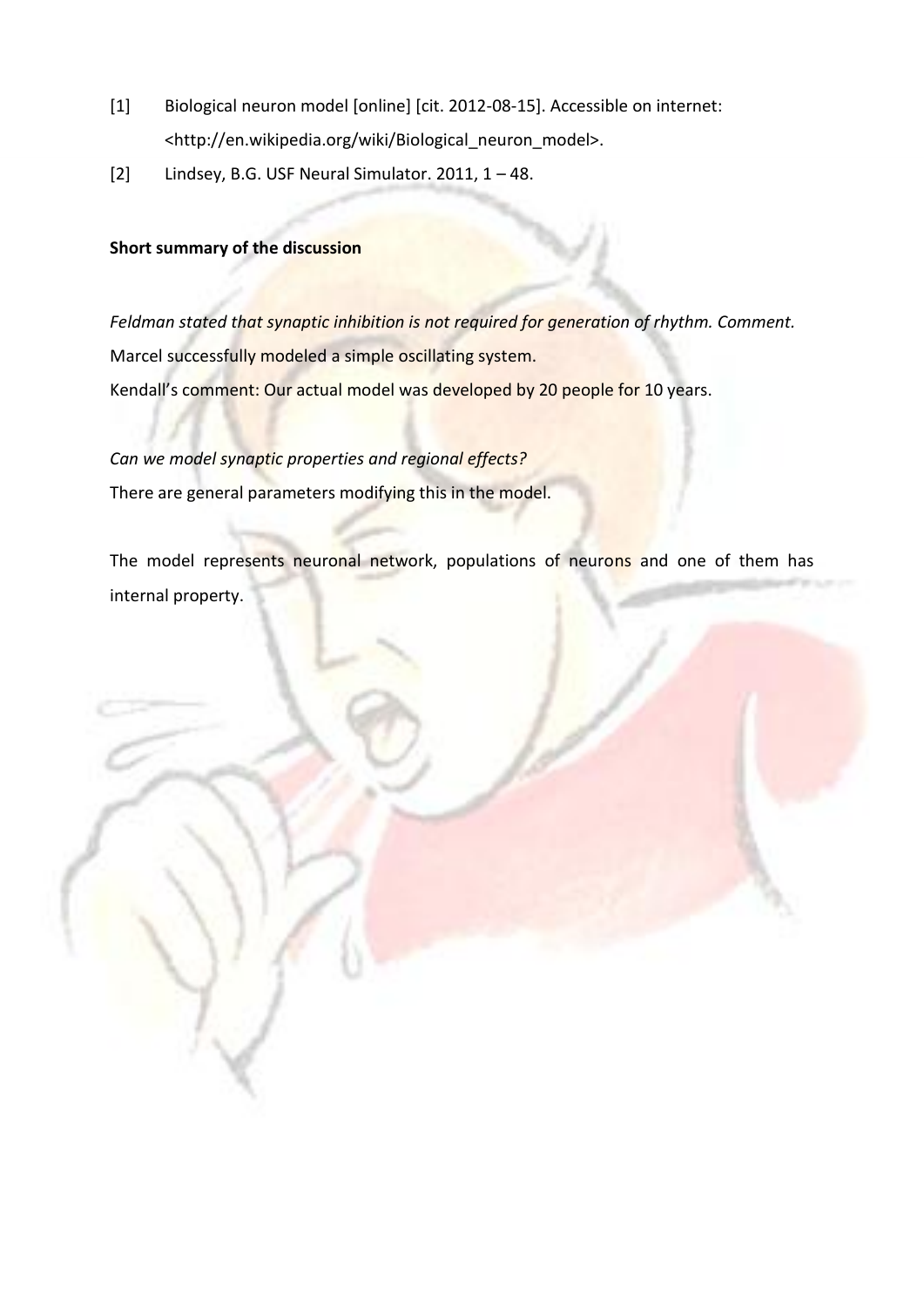## **Repetitive coughing in vivo and computational models**

# **Teresa E Pitts (Department of Physiological Sciences, College of Veterinary Medicine, University of Florida, Gainesville, FL, USA)**

Paroxysmal coughing occurs in patients with chronic obstructive pulmonary disease and is responsible for significant morbidity. Anesthetized cats produces bouts of coughing that are similar to paroxysmal coughing. However, the spatiotemporal features of repetitive coughing are unknown. We speculated motor drive during successive coughs within a repetitive bout would be dynamic. Further, we hypothesized successive coughs could be modeled by manipulation of second order interneuronal elements in a model of the unified cough/breathing network. *In vivo*, cough esophageal pressures (Pes) and expiratory muscle electromyogram (EMG) magnitudes increased during successive coughs to peak and declined thereafter. First cough had the lowest magnitude (Pes= $25.06 \pm 3.9$  cmH<sub>2</sub>0) and increased with successive coughs until reaching maximum at the  $8^{th}$  cough (Pes=51 + 5.6 cmH<sub>2</sub>0). A model of the brainstem cough/respiratory network previously incorporated a single population of second order cough interneurons to transmit airway sensory information to the rest of the network. A second cough interneuron population was added which interacted with the original group through inhibition at stimulus onset. Simulations of this modified model produced abdominal motor drive during repetitive coughing that mimicked patterns observed *in vivo*. We conclude that significant dynamic features of *in vivo* repetitive coughing can be modeled by incorporating a feed-forward inhibitory system into the extant model of the cough/respiratory network. These data suggest more than a simple "relay" of cough related afferent information to the CNS and support a model with cascading interactions that sequentially promote and limit reflex effects.

Support: NIH HL 89104; HL 103415.

#### **Short summary of the discussion**

*Can you turn expiratory drive on later to solve problem of E2 phase timing*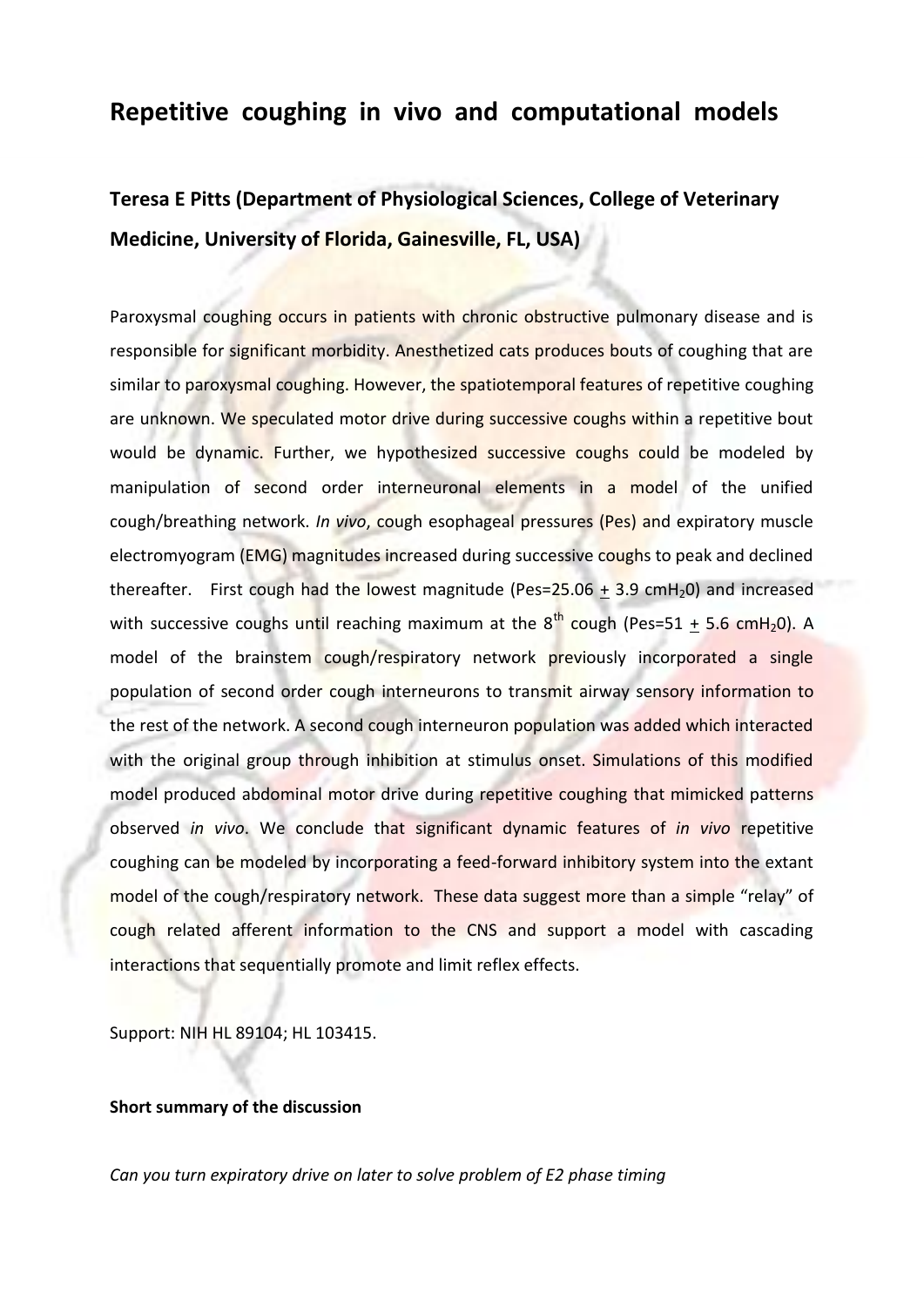Some model alterations have deleterious effects, such as absent lumbar drive during eupnea.

#### *How much modeling and simulation match real neuronal wiring?*

This model is based on real neuronal recordings in the cat, and also real behaviors parameters from experiments.

#### *Can be expiration reflex modeled?*

It does depend on phase where stimulus was delivered.

There is a model of expiration reflex based on David Baekey work. There are different ways how to make pattern corresponding to this response.

Sorting signal from different areas of airway possibly within NTS may be involved.

Volume timing relation known for respiration is not present in anesthetized cats (data by Bolser and Davenport). We are not sure if this is expressed in model, but expiration reflex is volume dependent as Jan Hanacek and coworkers have shown.

#### *Repetitive coughing, some species do not have it.*

Some animals keep coughing after the stimulus ceased. There are differences how cough is typically induced in guinea pig (inhalation of irritants vs. mechanical continuous stimulus). Capsaicin in cat can induce repetitive coughing.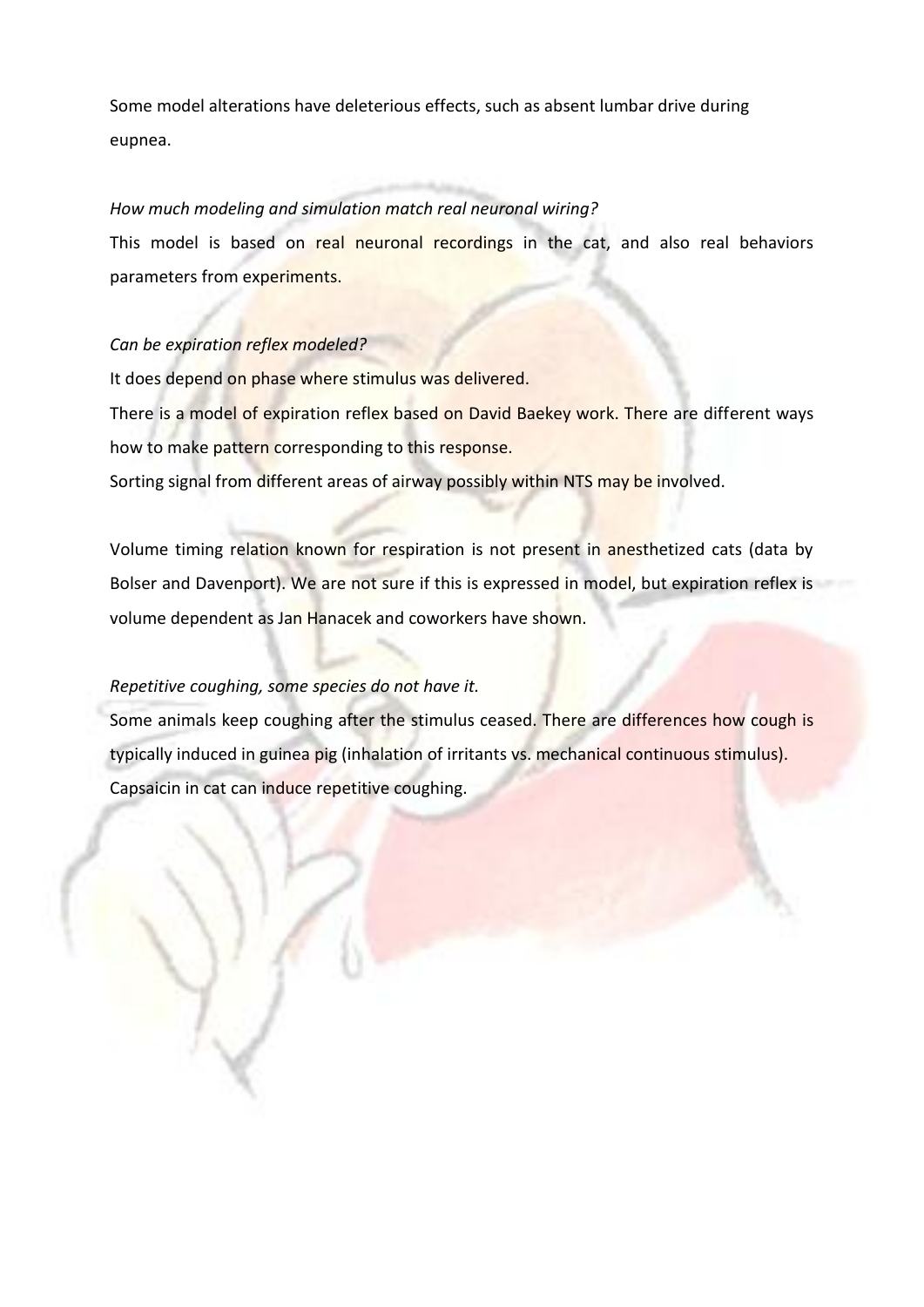# **Recent advances in simulations of brainstem respiratory networks modeled from multineuron recordings**

**Kendall F Morris (University of South Florida, Tampa, FL, USA) Authors**: K Morris, R O'Connor, T Pitts, D Bolser, L Segers, S Nuding, I Poliacek, B Lindsey

The long range goal of our research is to delineate brainstem mechanisms for the production and regulation of breathing and airway protective reflexes, such as cough. Our central hypothesis is that the core respiratory network is controlled by neuronal assemblies dynamically organized into regulatory elements required for breathing and the expression of airway defensive behaviors. These behavioral control assemblies are composed of neurons that operate in transiently-configured circuits to process and store information related to the regulation of a given behavior. Our overall approach is to expand and test models for known regulatory features of breathing and the cough reflex, as well as to predict features via simulation. Using arrays of individually-adjustable microelectrodes, we record the extracellular activities of many distinct brainstem neurons together with electromyograms and whole nerve activity in decerebrated or spontaneously breathing, anesthetized cats. Spike train analysis methods are used to identify correlations among the neurons. We iteratively incorporate the inferred functional interactions among the brainstem neuronal populations into computational models. Recent progress includes identification of the spatiotemporal determinants of the cough motor pattern and the effects of baroreceptor input. We have also produced simulations of feed-forward oscillatory networks based on cross-correlation evidence from *in vivo* experiments involving modulation of afferent input. We hypothesize that such feed-forward oscillatory brainstem neural networks act as filters and are involved in both behavior selection and appropriate timing of behaviors in coordination with breathing.

Support: HL89104, NS019814 & HL89071.

#### **Short summary of the discussion**

We would like to do some microinjection modeling.